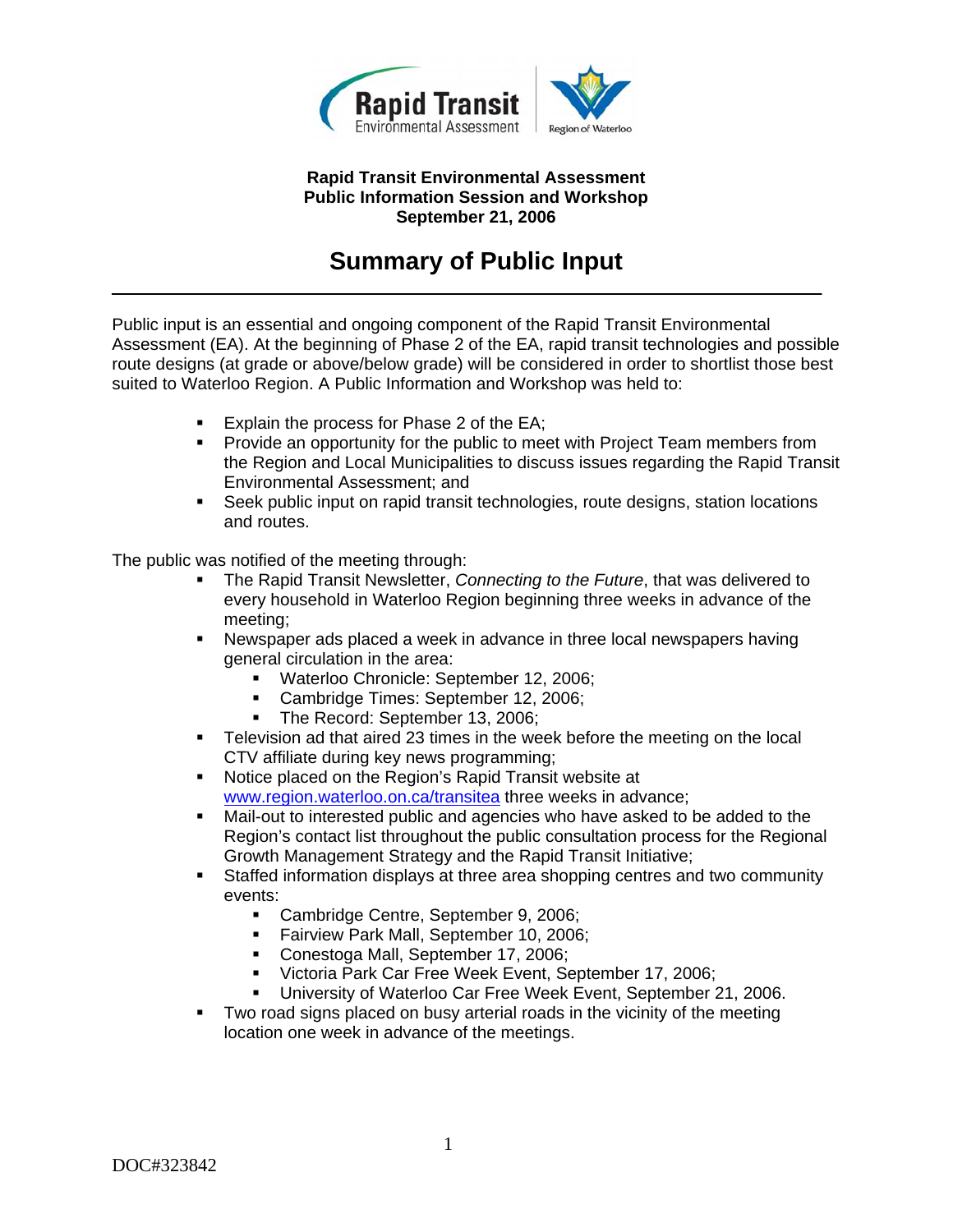

## **Workshop Format and Common Themes**

There was an open house from 6 to 6:30 p.m. featuring information displays on rapid transit technologies that were hosted by Regional staff and consultants. From 6:30 to 7 p.m. there was a presentation to provide background on the Environmental Assessment process and timeline. The workshop took place from 7 to 8:30 p.m. with participants divided into small facilitated groups of 10 people to discuss four questions:

- **1. What major destinations in the Study Area should rapid transit serve?**
- **2. Considering current and future nodes of activity in the Region, where should rapid transit stations be located in the Study Area? (Please use maps provided)**
- **3. Considering the characteristics of rapid transit technologies, which routes would you use to connect the stations? Please use the maps provided to draw the routes**.
- **4. In your opinion, what are the most important characteristics for a rapid transit system in Waterloo Region?**

During the group discussions, several common themes emerged that were repeated amongst the groups:

- **Major destinations in the Study Area that should be served by rapid transit:** 
	- o Downtown cores;
	- o Transportation centres (Grand River Transit terminals as well as intercity bus terminals, train stations and park and ride facilities to connect destinations outside the Region) ;
	- o Commercial centres in and adjacent to the Study Area;
	- o Employment centres in and adjacent to the Study Area;
	- o Industrial areas;
	- o Schools, post-secondary educational institutions, hospitals;
	- o Recreation and tourist centres;
	- o Residential areas in and adjacent to the Study Area.

#### **Locations for rapid transit stations:**

- o Shopping areas such as the St. Jacob's Farmers Market, Conestoga Mall, Waterloo Town Square, Kitchener Market, Fairview Park Mall, Gateway Drive and Bridgecam Power Centre and Cambridge Centre;
- o Key educational nodes such as the University of Waterloo and Wilfrid Laurier University main campus, Conestoga College, and the future University of Waterloo School Health Sciences campus in downtown Kitchener;
- o Key health care centres such as Grand River Hospital and Cambridge Memorial Hospital;
- o Key employment areas such as UW Research and Technology Park, Manulife, Sunlife, North Waterloo Industrial Area, Cambridge Industrial Park at Maplegrove Road;
- o Major transportation hubs (areas for future GO connection, train stations, Waterloo Region International Airport, Highway 401 to connect to London and Toronto, Highway 7 to connect to Guelph).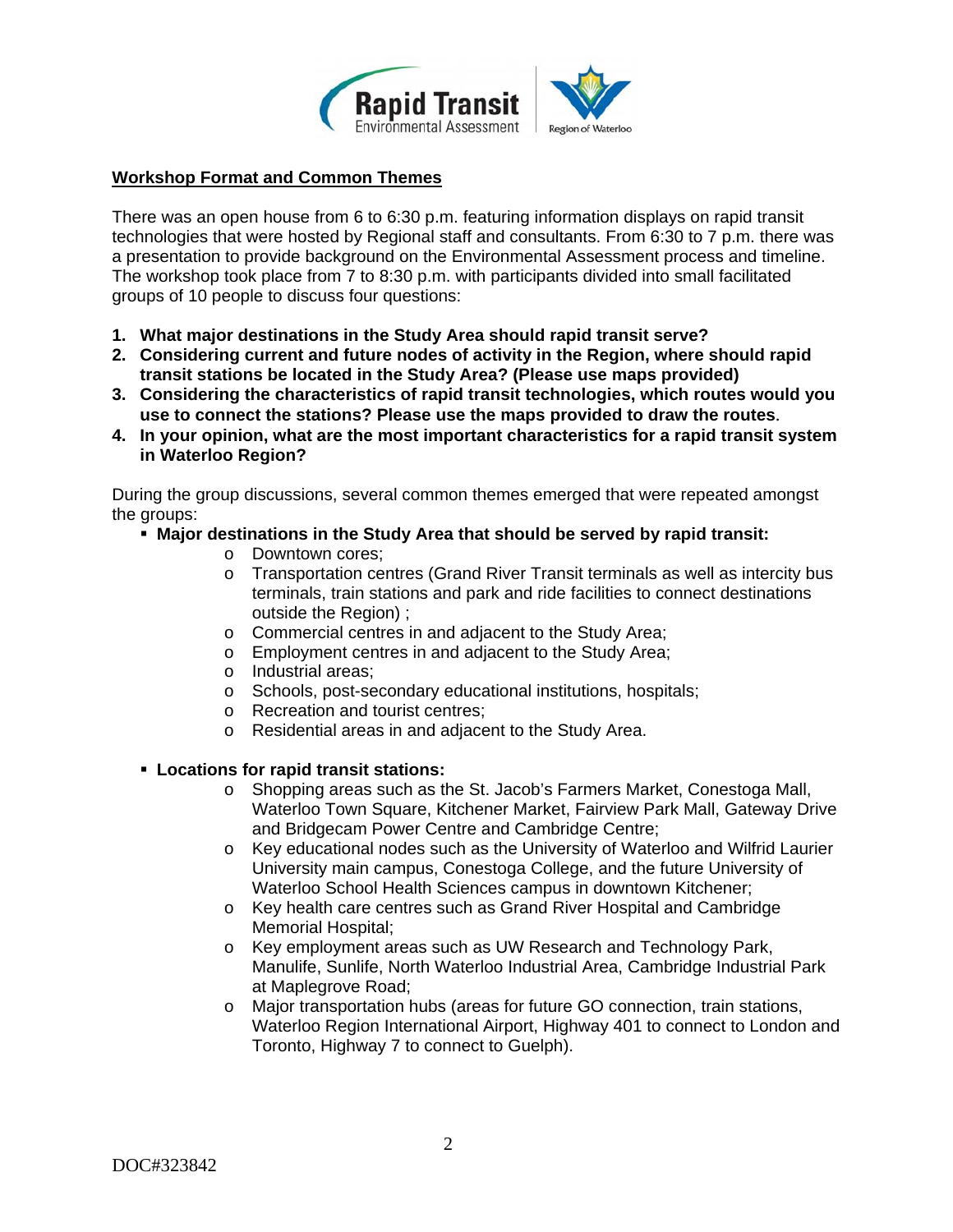

### **Routes to connect rapid transit stations:**

- o Existing road and rail right-of-ways and infrastructure
- o King Street corridor;
- o Hespeler Road;
- o Feeder routes that connect Preston and Hespeler to downtown;
- o Feeder routes that connect areas outside of the Study Area to rapid transit;

#### **Most important characteristics of rapid transit:**

- o Accessibility;
- o Speed;
- o Frequency;
- o Flexibility;
- o Connectivity;
- o Affordable;
- o Environmentally sustainable;
- o Limited stops;
- o Takes people where they need to go.

After the discussion, the facilitator summarized the results of each group discussion from 8:30 to 9 p.m. and the meeting was adjourned.

The details of the group discussions are summarized for each group in *Appendix A, Feedback from Group Discussions*.

In addition to feedback received at the Public Information Session and Workshop, further comments were submitted by individuals using the Comment Sheet provided in the Information Handout or via mail, fax, website or e-mail. Regional staff will acknowledge receipt of all of these public comments and respond directly to questions or concerns.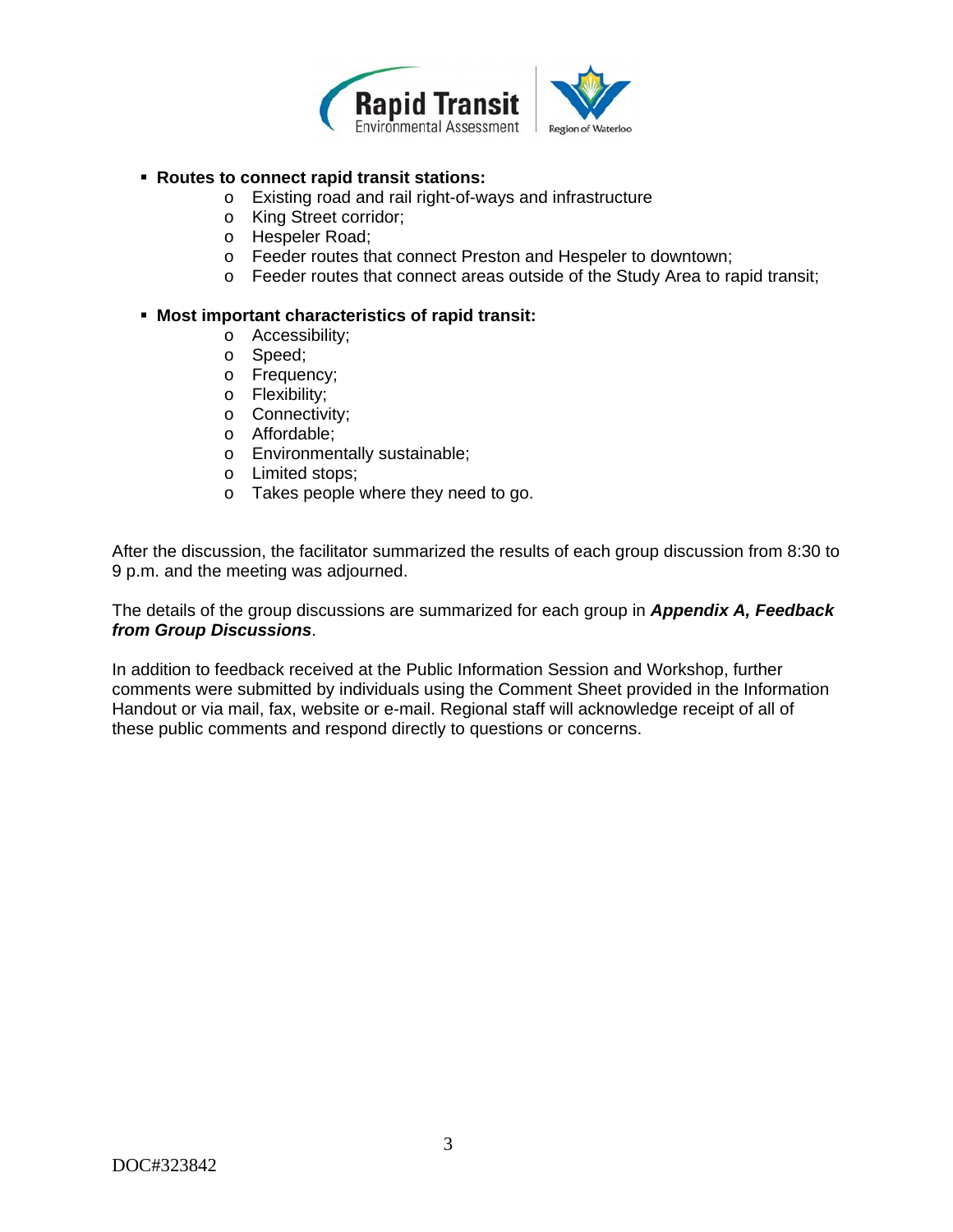

**Rapid Transit Environmental Assessment, Phase 2** 

**Public Information Session and Workshop - September 21, 2006 - Workshop Comments** 

| . What major destinations in the Study Area should rapid transit<br>2. Considering current and future nodes of activity in the Region,<br>where should Rapid Transit stations be located in the Study Area?<br>serve?<br>(Please use maps provided)                                                                                                                                                                                                                                                                                                                                                                                                                                                                                                                                                                                                                                                                                                                                                                                                                                                                                                                                                                                                                                                                                                                                                                                                                                                                                                                                                                       | 3. Considering the characteristics of rapid transit<br>technologies (Appendix B), which routes would you<br>use to connect the stations? (Please use maps<br>provided) | 4. In your opinion, what are the most important<br>characteristics for a rapid transit system in<br><b>Waterloo Region?</b>                                                                                                                                                                                                                                                                                                                                                                        |  |
|---------------------------------------------------------------------------------------------------------------------------------------------------------------------------------------------------------------------------------------------------------------------------------------------------------------------------------------------------------------------------------------------------------------------------------------------------------------------------------------------------------------------------------------------------------------------------------------------------------------------------------------------------------------------------------------------------------------------------------------------------------------------------------------------------------------------------------------------------------------------------------------------------------------------------------------------------------------------------------------------------------------------------------------------------------------------------------------------------------------------------------------------------------------------------------------------------------------------------------------------------------------------------------------------------------------------------------------------------------------------------------------------------------------------------------------------------------------------------------------------------------------------------------------------------------------------------------------------------------------------------|------------------------------------------------------------------------------------------------------------------------------------------------------------------------|----------------------------------------------------------------------------------------------------------------------------------------------------------------------------------------------------------------------------------------------------------------------------------------------------------------------------------------------------------------------------------------------------------------------------------------------------------------------------------------------------|--|
| Cambridge<br>Cambridge<br>Kitchener<br>Waterloo<br>Kitchener<br>Waterloo                                                                                                                                                                                                                                                                                                                                                                                                                                                                                                                                                                                                                                                                                                                                                                                                                                                                                                                                                                                                                                                                                                                                                                                                                                                                                                                                                                                                                                                                                                                                                  |                                                                                                                                                                        |                                                                                                                                                                                                                                                                                                                                                                                                                                                                                                    |  |
| - Preston<br>- Toyota<br>- Grand River<br>Conestoga Mall<br>- Grand River<br>Waterloo Town Square<br>- Wilfrid Laurier<br>Hospital<br>Wilfrid Laurier<br>Hospital<br>- Bridgecam Power<br>- Maple Grove industrial<br>- UW Health<br>- GRT Transit<br>University<br>University<br>Centre<br>area<br>Terminal<br>- University of Waterloo<br>Suburbs<br>- Cambridge Centre<br><b>Sciences Campus</b><br>- Waterloo Town<br>- All points need service<br>- Fairview Park Mall<br>- Cambridge<br>- Via<br>- Conestoga Mall<br>Square<br>- Connect bedroom<br>Memorial Hospital<br>- GRT Transit<br>- UW Research &<br>- Eastwood<br>- Waterloo Memorial<br>Terminal<br><b>Technology Park</b><br>Collegiate<br>- Future GO<br>communities<br><b>Recreation Complex</b><br>New Hamburg<br>- Schools<br>- St. Jacob's Farmer's<br>Connection on<br>- Kitchener Market<br>- Albert McCormick<br>- Kitchener<br>Dundas St.<br>Market<br>Breslau<br>- Express to<br>Arena<br>Hook buses to RT<br>Memorial<br>- University of<br>- Delta<br>- Industrial area (Randall<br>shopping near<br>Frederick St. Mall<br>Auditorium<br>Dr., Conestoga Pkwy.,<br>- Pedestrian friendly<br>Waterloo<br>- Manulife<br>areas - Belmont Village<br>Northfield Dr.)<br>- Sportsworld<br>- Sunlife<br>- Conestoga<br>- Farmer's Market<br>- Arenas<br>- RIM Park<br>College<br>- Conestoga<br>- Food stores and major<br>College<br>- Via Rail<br>malls<br>Recreation facilities<br>Seniors centres<br>- Employment areas<br>- Destinations that draw<br>people all day/all<br>seasons<br>- Hotels<br><b>Bus terminals</b><br>- In Corridor first | - Halls Lane<br>- Don't block traffic in downtowns<br>- Downtowns<br>- Use right of way along railway<br>- Expressway<br>- Connect to Fairway Rd. on old rail lines    | - Increased frequency<br>- Wean people from cars<br>- Cost effective<br>- Eases congestion<br>- Accessible (elderly, disabled, to homes, to<br>businesses)<br>- Rapid<br>- Separated from traffic<br>- Quiet<br>Bad Idea<br>- Aesthetically pleasing<br>- Central spine only<br>- Destigmatize transit - get me to use it - out of the car<br>- Safety<br>- Eco friendly<br>- Flexibility for expansion<br>- What can we do to fix the transit system first?<br>- Google groups - Waterloo Transit |  |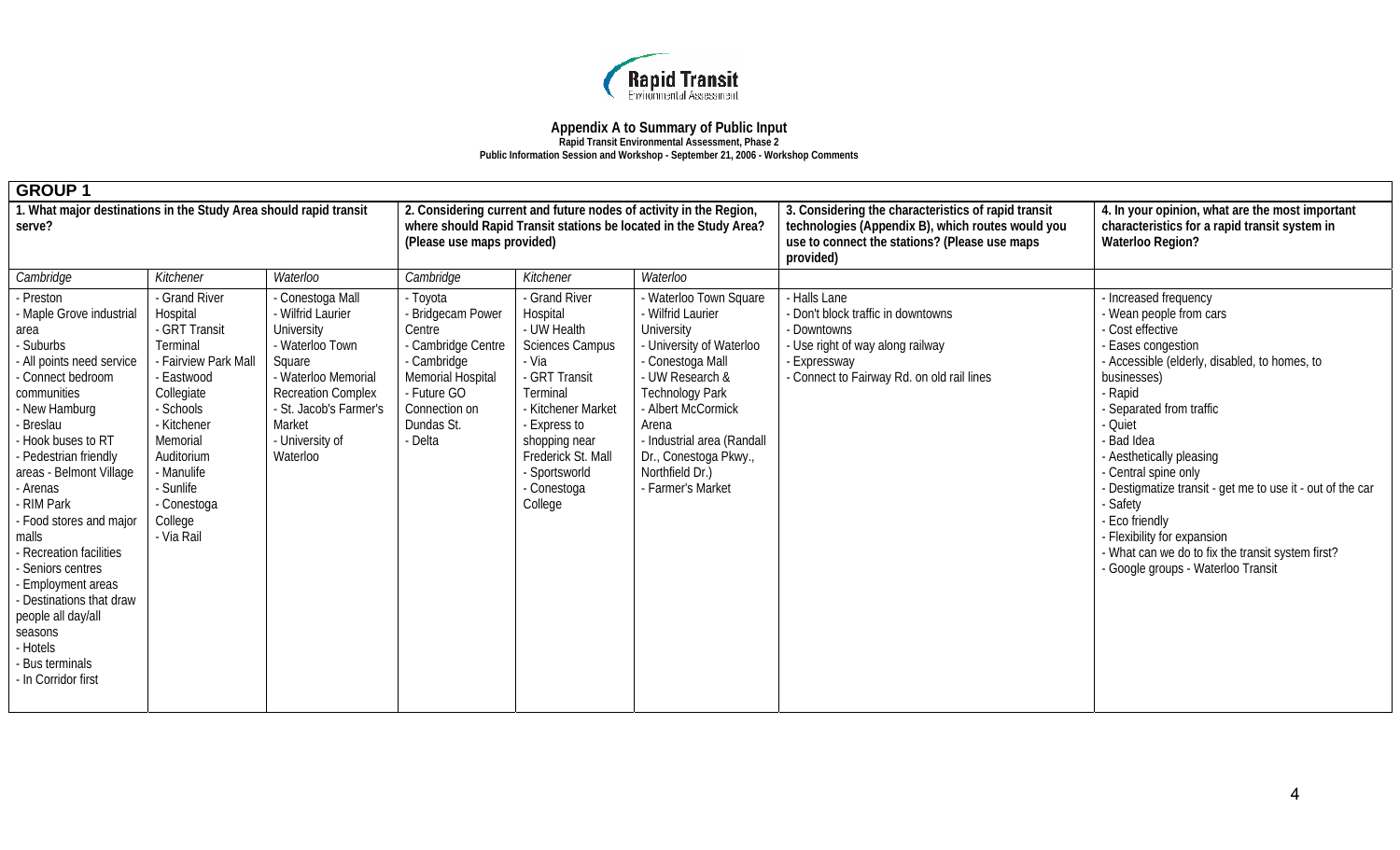

| <b>GROUP 2</b>                                                                                                    |                                                                                                                                                                                                                                                                                                                                                                 |                                                                                                                                                                                                                                                                                                                       |                                                                                                                       |                                                                                                                                                                                                                                                                   |                                                                                                                                                                                                                                                                                                                                                                                                                                                                                                                                                            |                                                                                                                                                                                                                                                                                                                                                                                                                                                                                                                                              |                                                                                                                             |
|-------------------------------------------------------------------------------------------------------------------|-----------------------------------------------------------------------------------------------------------------------------------------------------------------------------------------------------------------------------------------------------------------------------------------------------------------------------------------------------------------|-----------------------------------------------------------------------------------------------------------------------------------------------------------------------------------------------------------------------------------------------------------------------------------------------------------------------|-----------------------------------------------------------------------------------------------------------------------|-------------------------------------------------------------------------------------------------------------------------------------------------------------------------------------------------------------------------------------------------------------------|------------------------------------------------------------------------------------------------------------------------------------------------------------------------------------------------------------------------------------------------------------------------------------------------------------------------------------------------------------------------------------------------------------------------------------------------------------------------------------------------------------------------------------------------------------|----------------------------------------------------------------------------------------------------------------------------------------------------------------------------------------------------------------------------------------------------------------------------------------------------------------------------------------------------------------------------------------------------------------------------------------------------------------------------------------------------------------------------------------------|-----------------------------------------------------------------------------------------------------------------------------|
| 1. What major destinations in the Study Area should rapid transit<br>serve?                                       |                                                                                                                                                                                                                                                                                                                                                                 |                                                                                                                                                                                                                                                                                                                       | (Please use maps provided)                                                                                            | 2. Considering current and future nodes of activity in the Region,<br>where should Rapid Transit stations be located in the Study Area?                                                                                                                           |                                                                                                                                                                                                                                                                                                                                                                                                                                                                                                                                                            | 3. Considering the characteristics of rapid transit<br>technologies (Appendix B), which routes would you<br>use to connect the stations? (Please use maps<br>provided)                                                                                                                                                                                                                                                                                                                                                                       | 4. In your opinion, what are the most important<br>characteristics for a rapid transit system in<br><b>Waterloo Region?</b> |
| Cambridge                                                                                                         | Kitchener                                                                                                                                                                                                                                                                                                                                                       | Waterloo                                                                                                                                                                                                                                                                                                              | Cambridge                                                                                                             | Kitchener                                                                                                                                                                                                                                                         | Waterloo                                                                                                                                                                                                                                                                                                                                                                                                                                                                                                                                                   |                                                                                                                                                                                                                                                                                                                                                                                                                                                                                                                                              |                                                                                                                             |
| - Cambridge<br><b>Memorial Hospital</b><br>- Cambridge<br>Centre<br>- Toyota<br>- Ainslie St. Transit<br>Terminal | - Downtown Kitchener<br>Fairview Park Mall<br>Grand River Hospital<br>- Sunlife Head Quarters<br>- GRT Transit Terminal<br>Rockway Golf Course<br><b>RIM Park</b><br>Conestoga College<br>Sportsworld<br>Kitchener Market<br>- Manulife (in downtown<br>Kitchener)<br>- Link to Via Rail station<br>Kitchener Auditorium<br>Centre in the Square<br><b>Budd</b> | - UW Research &<br><b>Technology Park</b><br>- Wilfrid Laurier<br>University<br>- Conestoga Mall<br>- Uptown Waterloo<br>- Waterloo Memorial<br><b>Recreation Complex</b><br>- Waterloo Public<br>Library<br>- St. Jacob's Farmer's<br>Market<br>- Manulife (two<br>Waterloo locations)<br>- West side of<br>Waterloo | -Cambridge<br>Memorial<br>Hospital<br>-Cambridge<br>Centre<br>- Toyota<br>- Ainslie<br>St.<br><b>Transit Terminal</b> | - Sportsworld<br>- Grand River Hospital<br>- King St., Victoria St.<br>Waterloo St.<br>- GRT Transit<br>Terminal<br>- Weber St. & East<br>Ave. (near Kitchener<br>Memorial Auditorium)<br>- Fairview Park Mall<br>- Conestoga College<br>- Rockway Golf<br>Course | - St. Jacob's Farmer's<br>Market (south edge)<br>- Conestoga Mall (Near<br>King St.)<br>- Need to connect UW<br>Research & Technology<br>Park, UW and WLU to a<br>sign station somehow<br>- Columbia St. at rail line<br>west of Phillip St. OR one at<br>the South East corner of<br>UW and one at the UW<br>Research & Technology<br>Park<br>Serve the UW Research &<br>Technology Park and UW<br>(WLU would be a smaller<br>3rd source of riders)<br>- Uptown Waterloo<br>- Apple Grove Rd. & Weber<br>- Grand River Hospital<br>- Waterloo Town Square | - King St. corridor through both Waterloo and Kitchener<br>cores<br>- Existing rail lines<br>- Noise pollution and environmental impact - stay on<br>major through fares already existing (roads and railways)<br>- Route option 1 - follow rail line and convert to road<br>(King St.) south from Uptown Waterloo and follow King<br>St. through Kitchener<br>- Route option 2 - stay on rail line down to Via Rail<br>station and down Iron Horse Train rail line<br>- Both route options connect at Fairview Park Mall and<br>Sportsworld | Lower price to encourage use and free zones<br>Employer discount for transit use & frequent service                         |
|                                                                                                                   |                                                                                                                                                                                                                                                                                                                                                                 |                                                                                                                                                                                                                                                                                                                       | General:<br>development outside of a node                                                                             | - Place stations between nodes to serve multiple nodes and draw                                                                                                                                                                                                   |                                                                                                                                                                                                                                                                                                                                                                                                                                                                                                                                                            |                                                                                                                                                                                                                                                                                                                                                                                                                                                                                                                                              |                                                                                                                             |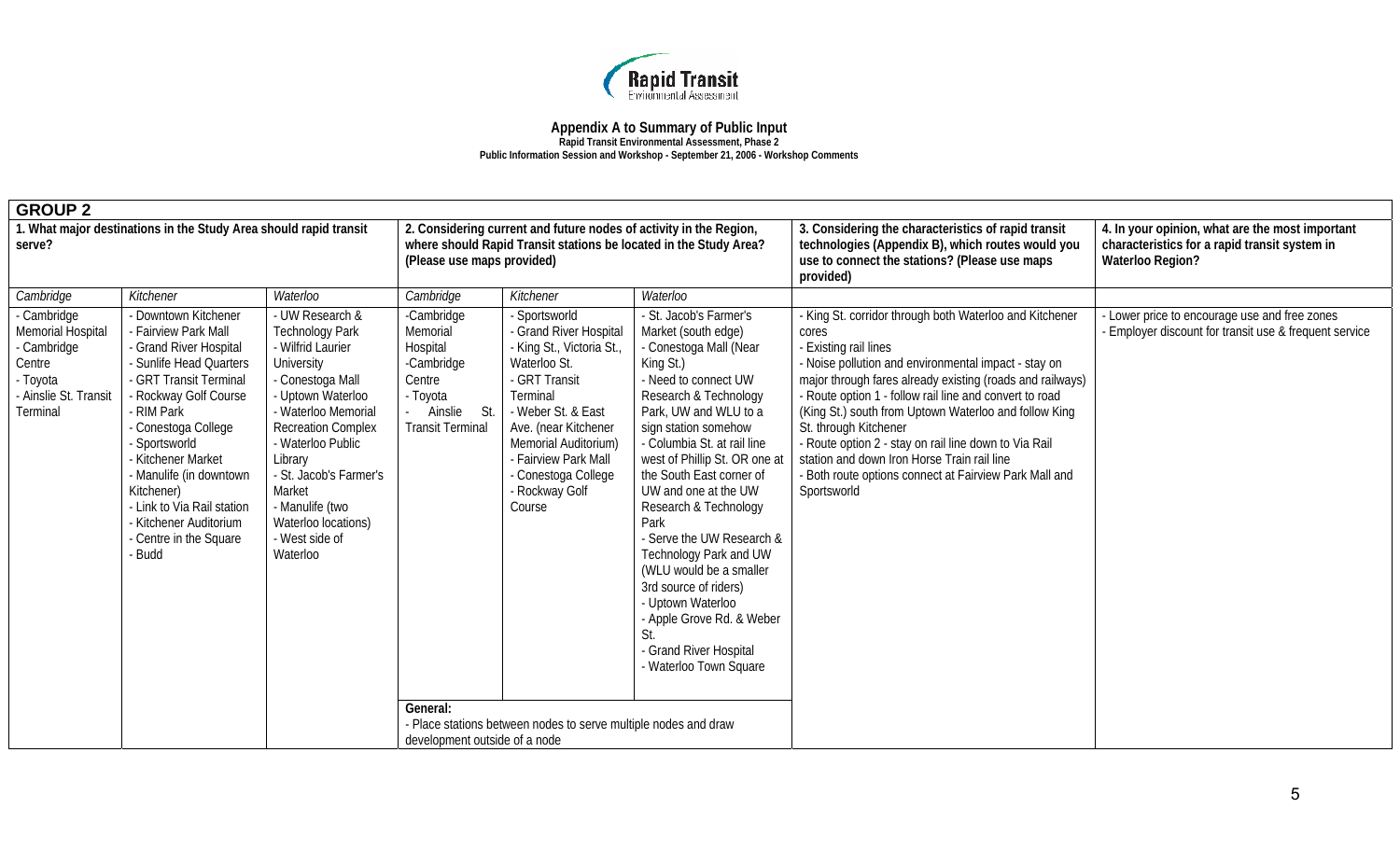

**Rapid Transit Environmental Assessment, Phase 2** 

|  |  |  | Public Information Session and Workshop - September 21, 2006 - Workshop Comments |  |  |  |  |  |  |  |  |  |  |  |  |  |  |  |  |  |  |  |  |  |  |  |
|--|--|--|----------------------------------------------------------------------------------|--|--|--|--|--|--|--|--|--|--|--|--|--|--|--|--|--|--|--|--|--|--|--|
|--|--|--|----------------------------------------------------------------------------------|--|--|--|--|--|--|--|--|--|--|--|--|--|--|--|--|--|--|--|--|--|--|--|

| <b>GROUP 3</b>                                                                                                                                                                                                                                                                                                                                                                                                                                                                  |                                                                                                        |                                                                                                                                                                                                                                                                                              |                                                                                                                                                                                                                                                                                                                                                                                                                                                              |                                                                                                                                                                                                                                                                                                                                                                                                          |                                                                                                                                                                                                                                                                                                                                                                                                                                                                     |                                                                                                                                                                                                                                                                                                                                                                                                                                                                                                                                    |                                                                                                                                                                                                                                                                                                                                                                                                                   |                                                                                                                                                                                                                                            |  |
|---------------------------------------------------------------------------------------------------------------------------------------------------------------------------------------------------------------------------------------------------------------------------------------------------------------------------------------------------------------------------------------------------------------------------------------------------------------------------------|--------------------------------------------------------------------------------------------------------|----------------------------------------------------------------------------------------------------------------------------------------------------------------------------------------------------------------------------------------------------------------------------------------------|--------------------------------------------------------------------------------------------------------------------------------------------------------------------------------------------------------------------------------------------------------------------------------------------------------------------------------------------------------------------------------------------------------------------------------------------------------------|----------------------------------------------------------------------------------------------------------------------------------------------------------------------------------------------------------------------------------------------------------------------------------------------------------------------------------------------------------------------------------------------------------|---------------------------------------------------------------------------------------------------------------------------------------------------------------------------------------------------------------------------------------------------------------------------------------------------------------------------------------------------------------------------------------------------------------------------------------------------------------------|------------------------------------------------------------------------------------------------------------------------------------------------------------------------------------------------------------------------------------------------------------------------------------------------------------------------------------------------------------------------------------------------------------------------------------------------------------------------------------------------------------------------------------|-------------------------------------------------------------------------------------------------------------------------------------------------------------------------------------------------------------------------------------------------------------------------------------------------------------------------------------------------------------------------------------------------------------------|--------------------------------------------------------------------------------------------------------------------------------------------------------------------------------------------------------------------------------------------|--|
| 1. What major destinations in the Study Area should rapid transit<br>serve?                                                                                                                                                                                                                                                                                                                                                                                                     |                                                                                                        |                                                                                                                                                                                                                                                                                              | 2. Considering current and future nodes of activity in the Region, where should<br>Rapid Transit stations be located in the Study Area? (Please use maps provided)                                                                                                                                                                                                                                                                                           |                                                                                                                                                                                                                                                                                                                                                                                                          |                                                                                                                                                                                                                                                                                                                                                                                                                                                                     | 3. Considering the characteristics of<br>rapid transit technologies (Appendix<br>B), which routes would you use to<br>connect the stations? (Please use<br>maps provided)                                                                                                                                                                                                                                                                                                                                                          | 4. In your opinion, what are the most important<br>characteristics for a rapid transit system in Waterloo<br>Region?                                                                                                                                                                                                                                                                                              |                                                                                                                                                                                                                                            |  |
| Cambridge                                                                                                                                                                                                                                                                                                                                                                                                                                                                       | Kitchener                                                                                              | Waterloo                                                                                                                                                                                                                                                                                     | Cambridge                                                                                                                                                                                                                                                                                                                                                                                                                                                    | Kitchener                                                                                                                                                                                                                                                                                                                                                                                                | Waterloo                                                                                                                                                                                                                                                                                                                                                                                                                                                            |                                                                                                                                                                                                                                                                                                                                                                                                                                                                                                                                    | <b>Important Characteristics</b>                                                                                                                                                                                                                                                                                                                                                                                  | Challenges                                                                                                                                                                                                                                 |  |
| - Toyota<br>- Downtown Hespeler (all<br>three downtowns in<br>Cambridge)<br>- Bridgecam Power Centre<br>UW School of Architecture<br>- Dundas St. & Main St.<br>- North of King St. and<br>north of Dundas St. areas<br>of redevelopment<br>- West Hespeler<br>- NOT Riverside Park<br>- NOT Cruickson Park<br>- Not Dumfries conservation<br>area                                                                                                                              | - Court house<br>- NOT old railway<br>tracks through<br><b>Hidden Valley</b><br>- NOT Victoria<br>Park | - RIM Park<br>- NOT Waterloo<br>Park                                                                                                                                                                                                                                                         | - Downtown station in Galt<br>- Old workshop location in<br>Riverside Park<br>- Other side of HWY 401 on<br>Industrial Rd. /McGovern Dr.<br>- Guelph Ave. in Hespeler<br>$(link$ in)<br>- Preston Legion<br>- Dundas St. & Beverly St.<br>- Toyota (only peak times)<br>- Ainslie St. Transit Terminal<br>- On rail line (just East of<br>where Grantham Ave. meets<br>the rail line, in the middle of<br>Dundas St. N. & Beverly St.)<br>- Cambridge Centre | - Sunlife<br>- HWY 8 at HWY 401<br>with intercity bus<br>station<br>- Fairview Park Mall<br>- Conestoga College<br>(shuttle service to<br>Doon and Waterloo<br>campuses)<br>- Ottawa St.<br>- Kitchener Memorial<br>Auditorium<br>- Kitchener train<br>station<br>- Fairway Rd.<br>- Chicopee Ski Hill                                                                                                   | - Between UW and WLU<br>- Conestoga College (shuttle<br>service to Doon and Waterloo<br>campuses)<br>- Farmer's Market/outlet mall<br>- Uptown Waterloo, Caroline St.<br>at Seagram's<br>- Manulife, 380 Weber St.<br>- International Airport (shuttle)<br>- UW $R$ + T Park<br>- Elmira (only peak times)<br>- Waterloo Town Square where<br>King St. meets Laurel Trail<br>- Rail line between Father David<br>Bauer Dr. and the Canadian<br>Clay & Glass Gallery | Train rail<br>- Use bus where rail line can't go<br>- Use King St. to get to downtown<br>- Use IRG rail line on old sp line<br>- Central makes more sense because it<br>is quicker<br>Spine with branches off<br>- Use infrastructure already in place<br>- Less public uproar if your NIMBY is<br>reduced<br>- Not buses on existing roads, dedicated<br>transit lanes with buses<br>- Easier to go rail route because it<br>doesn't impact<br>Rubber tires are quieter than rail line<br>- PRT is the wrong way to go because it | - Convenience (e.g. quick,<br>interconnected)<br>- Cost effective<br>- Reliable (e.g. it will be there when<br>it is supposed to be there)<br>- Integrated with buses and existing<br>system<br>- Limited new infrastructure<br>- Most current technologies<br>- Cheap<br>- Frequent<br>- Speed<br>- Late night service<br>- Safe stops<br>- Special stop services for women,<br>children, and seniors<br>- Quiet | - It is hard to<br>service the most<br>people and be fast<br>- Size of streets in<br>downtown cores<br>- Since we want to<br>use existing<br>infrastructure it<br>might not be the<br>most direct route<br>- Education (get<br>them young) |  |
| General:<br>- Colleges and Universities<br>- Close to future downtown<br>Connects with buses that go out of town (e.g. Toronto)<br>Major malls<br>Where people might live in the future (e.g. old factories)<br>Residential areas in downtowns<br>· Ayr<br>University of Guelph<br>- As many high schools as possible<br>Hospitals, medical centres, and doctor's offices<br>- Centre in the Square<br>- Municipal offices<br>NOT any major parks<br>- Not narrow urban streets |                                                                                                        | Cambridge Memorial<br>Hospital<br>Bridgecam Power Centre<br>- Westminster St. & William<br>St. area (near Preston High<br>School)<br>King St. & Roger's Dr.<br>Empty land South of Preston<br>Cemetery (where railway<br>meets HWY 401)<br>- Empty land between<br>Parklawn Cemetery and HWY | - Sportsworld<br>- Kitchener Market<br>- GRT Transit<br>Terminal<br>- Grand River<br>Hospital at King St. &<br>Pine St.                                                                                                                                                                                                                                                                                                                                      | - Seagram drive meets Laurel<br>Trail<br>- Rail line/Laurel Trail on<br>University Ave. between UW<br>and University Plaza<br>- UW Research & Technology<br>Park where Wes Graham Way<br>meets rail line/Laurel Trail<br>- Bus terminal at Conestoga<br>Mall<br>- Northfield Dr. W. meets Kumpf<br>Dr. at rail line<br>- RIM Park/Manulife Sportsplex<br>area at University Ave. E. &<br>Millenium Blvd. | is not practical<br>- Commuter train system is recognized<br>- Existing bus system needs to be tried in<br>well<br>- Something that has been tried and<br>tested and works well<br>- The big question is "King St. or<br>Hespeler Rd.?"<br>- Look at parallel services; doesn't only<br>have to have one north-south route                                                                                                                                          | - Comfortable<br>- Clean<br>- Better climate control<br>Bike storage<br>Bright, but not tacky; attractive<br>Coffee stops in the stations<br>- Ample parking at certain stations<br>- Announce stops you are coming<br>to for unfamiliar riders<br>- Time (real-time) when RT arrives<br>- Animated mimic of the map in<br>each car (GPS)<br>- Encourage parking initially around<br>stations before development starts                                                                                                            | 6                                                                                                                                                                                                                                                                                                                                                                                                                 |                                                                                                                                                                                                                                            |  |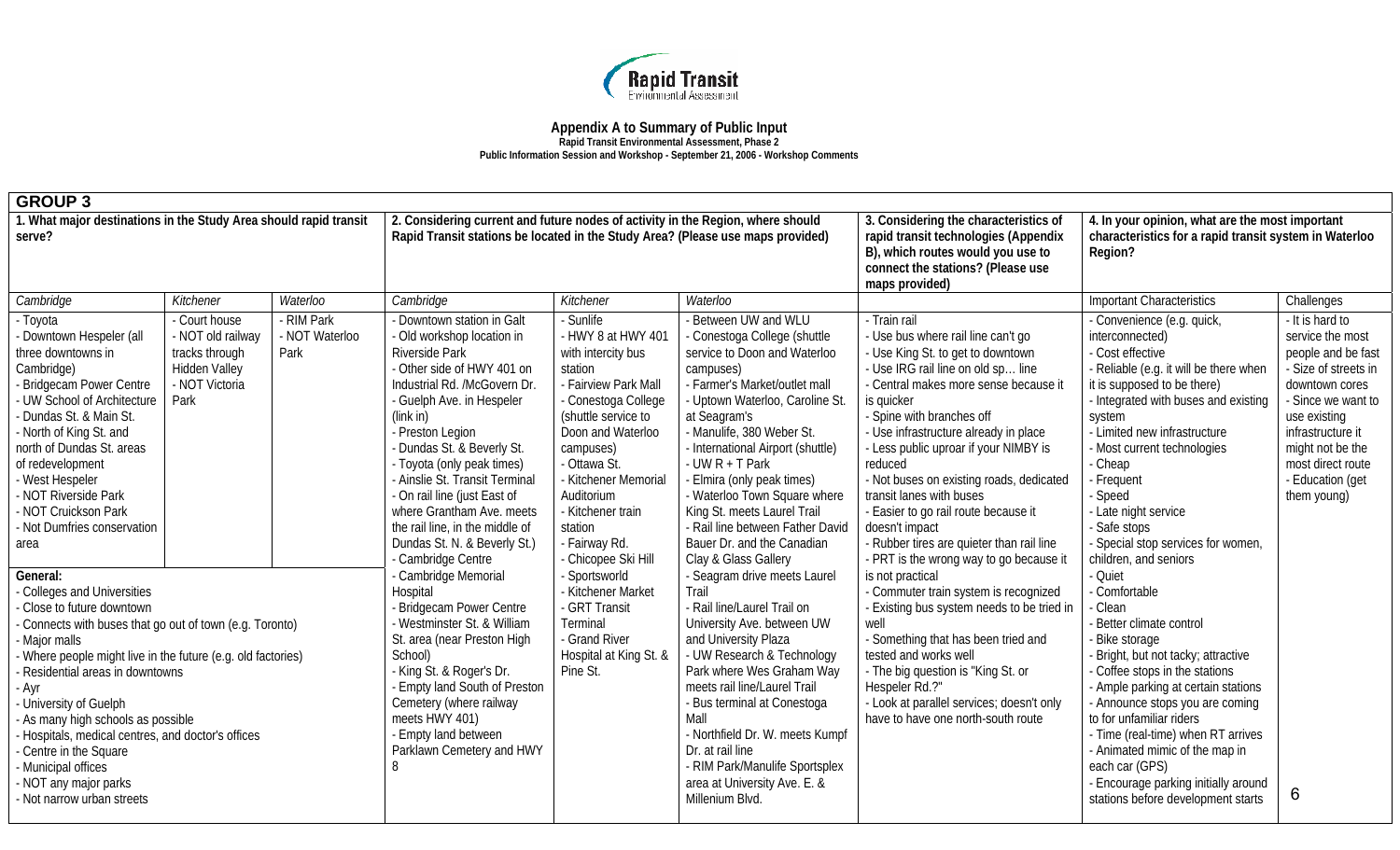

#### **Appendix A to Summary of Public Input Rapid Transit Environmental Assessment, Phase 2**

**Public Information Session and Workshop - September 21, 2006 - Workshop Comments** 

| <b>GROUP 4</b>                                                                                                                                                                                                                                                                                                                                                                                                                              |                                                                                                                                                                                                                                                                                                                                                                                                                    |                                                                                                                                                                                                                                                                  |                                                                                                                                                                                                                                                                                                                                                                                                                                                                                                                           |                                                                                                                                                                                                                                                                                                                                                                    |                                                                                                                                                                                                                                                                  |                                                                                                                                                                        |                                                                                                                                                                                                                                                                                                                                               |
|---------------------------------------------------------------------------------------------------------------------------------------------------------------------------------------------------------------------------------------------------------------------------------------------------------------------------------------------------------------------------------------------------------------------------------------------|--------------------------------------------------------------------------------------------------------------------------------------------------------------------------------------------------------------------------------------------------------------------------------------------------------------------------------------------------------------------------------------------------------------------|------------------------------------------------------------------------------------------------------------------------------------------------------------------------------------------------------------------------------------------------------------------|---------------------------------------------------------------------------------------------------------------------------------------------------------------------------------------------------------------------------------------------------------------------------------------------------------------------------------------------------------------------------------------------------------------------------------------------------------------------------------------------------------------------------|--------------------------------------------------------------------------------------------------------------------------------------------------------------------------------------------------------------------------------------------------------------------------------------------------------------------------------------------------------------------|------------------------------------------------------------------------------------------------------------------------------------------------------------------------------------------------------------------------------------------------------------------|------------------------------------------------------------------------------------------------------------------------------------------------------------------------|-----------------------------------------------------------------------------------------------------------------------------------------------------------------------------------------------------------------------------------------------------------------------------------------------------------------------------------------------|
| 1. What major destinations in the Study Area should rapid transit<br>serve?                                                                                                                                                                                                                                                                                                                                                                 |                                                                                                                                                                                                                                                                                                                                                                                                                    |                                                                                                                                                                                                                                                                  | Rapid Transit stations be located in the Study Area? (Please use maps<br>provided)                                                                                                                                                                                                                                                                                                                                                                                                                                        |                                                                                                                                                                                                                                                                                                                                                                    | 2. Considering current and future nodes of activity in the Region, where should                                                                                                                                                                                  | 3. Considering the characteristics of rapid<br>transit technologies (Appendix B), which<br>routes would you use to connect the<br>stations? (Please use maps provided) | 4. In your opinion, what are the most important<br>characteristics for a rapid transit system in<br><b>Waterloo Region?</b>                                                                                                                                                                                                                   |
| Cambridge                                                                                                                                                                                                                                                                                                                                                                                                                                   | Kitchener                                                                                                                                                                                                                                                                                                                                                                                                          | Waterloo                                                                                                                                                                                                                                                         | Cambridge                                                                                                                                                                                                                                                                                                                                                                                                                                                                                                                 | Kitchener                                                                                                                                                                                                                                                                                                                                                          | Waterloo                                                                                                                                                                                                                                                         |                                                                                                                                                                        |                                                                                                                                                                                                                                                                                                                                               |
| - Maple Grove Complex<br>- Toyota<br>- Cambridge Memorial<br>Hospital<br>- Cambridge Seniors<br>Centre<br>- HWY 24 at HWY 401<br>shopping centre<br>- Cambridge Centre<br>- South Works Outlet<br>Mall<br>- UW School of<br>Architecture<br>Bridgecam Power<br>Centre<br>- Waterloo Regional<br>Police (Cambridge<br>detachment)<br>- Area between Dickson<br>Park and where George<br>St. meets railway<br>Regional Police<br>Headquarters | - Fairview Park Mall<br>- GRT Transit<br>Terminal<br>- Kitchener-<br>Waterloo Collegiate<br>- Grand River<br>Hospital<br>- Sunlife<br>- UW Health<br><b>Sciences Campus</b><br>- Via Rail on<br>Victoria St.<br>- Kitchener Market<br>- Cameron Heights<br>- Eastwood<br>Collegiate<br>- Rockway Seniors<br>Centre<br>- Regional building<br>on Frederick St.<br>- Freeport Health<br>Centre<br>- Kitchener Market | Farmer's Market<br>- Conestoga Mall<br>University of<br>Waterloo<br>- Wilfrid Laurier<br>University<br>- Waterloo Town<br>Square<br>- Conestoga College<br>(Waterloo Campus)<br>- Waterloo Collegiate<br>· RIM<br><b>RIM Park</b><br>- Sir Edgar Bauer<br>School | - Ainslie St. Transit<br>Terminal<br>- Parkhill Rd., between<br>Ainslie St. & Cambridge<br>St. (UW School of<br>Architecture)<br>- Malcolm St., where<br>Ainslie St. meets railway<br>- Ainslie St. & Brooklyne<br>Rd.<br>- Cambridge Memorial<br>Hospital along<br>Coronation Blvd.<br>- Zehrs plaza at Bishop<br>St. & Concession Rd.<br>- Lowther St. & King St.<br>(Cambridge Seniors<br>Centre)<br>- Chopin Dr. & King St.<br>- Pioneer Tower Rd.<br>meets King St. E meets<br>Maple Grove Rd. (near<br>Sportsworld) | - King St. E., between<br>Stonegate Park and<br>Freeport Health<br>Centre<br>- Fairview Park Mall<br>- King St. E. meets<br>Doon Rd. area (near<br>Eastwood Collegiate)<br>- Kitchener Market<br>- GRT Transit<br>Terminal<br>- UW Health Sciences<br>Campus<br>- Grand River Hospital<br>on King St.<br>- Pioneer Tower Rd. &<br>King St. E (near<br>Sportsworld) | - Waterloo Town Square<br>- University Ave. railway<br>between UW and University<br>Plaza<br>- Columbia St., between Philip<br>St. and railway (RIM)<br>- Farmer's Market<br>- Conestoga Mall<br>- University Ave. meets King<br>St.<br>- Eastbridge Sports Park | N/A                                                                                                                                                                    | Cost to build<br>Carry bicycles<br>Accessibility (keep at ground level)<br>Route flexibility and frequency<br>- Hours of operation and flexibility<br>- One ticket for all transit systems<br>Bus pass system (use of debit card)<br>Dependability for transfers (min. wait time)<br>Intermodal; connected to Via Rail, GO trains<br>- Safety |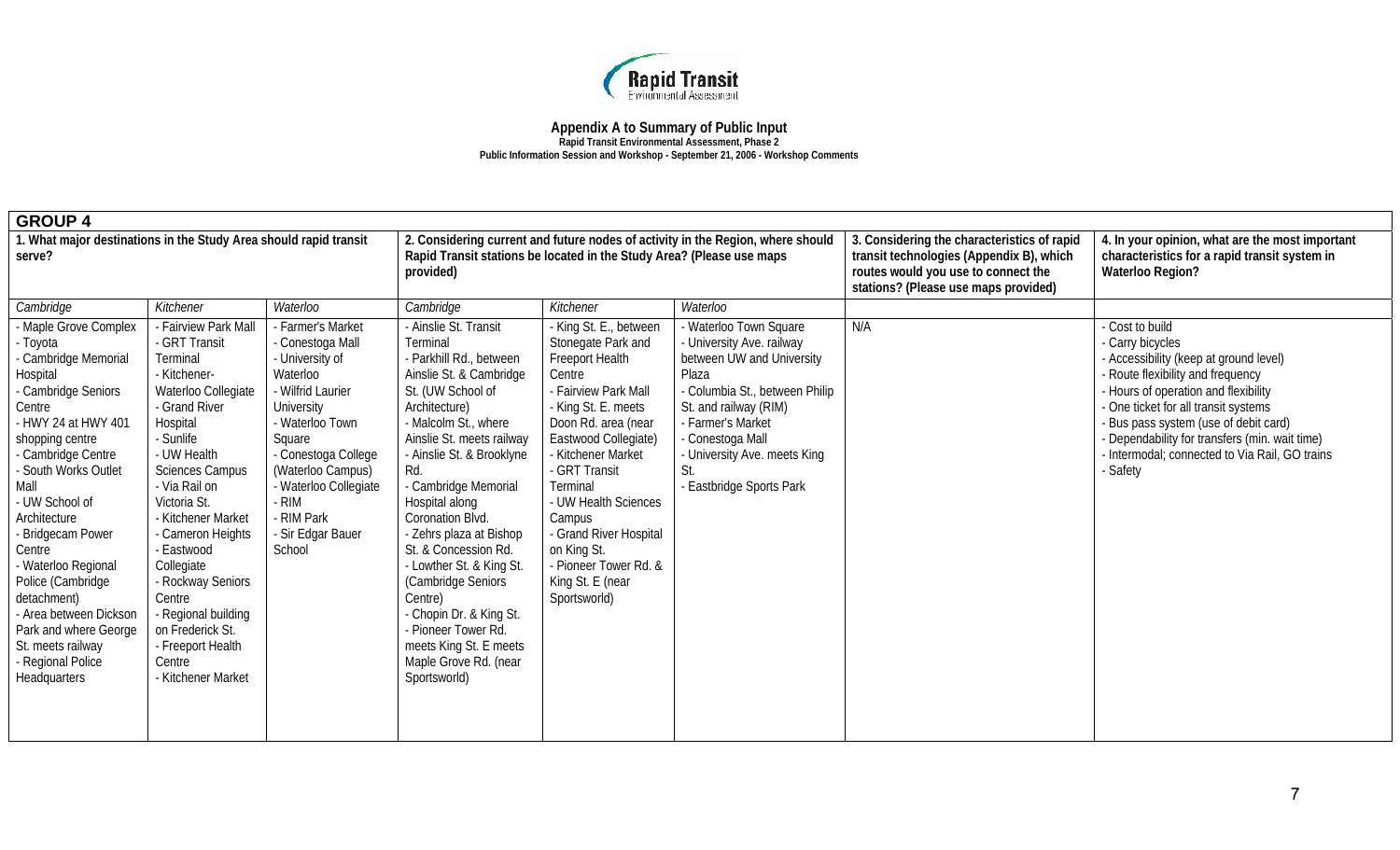

| <b>GROUP 5</b>                                                                                                                                                                                                                             |                                                                                                                                                                                                                                                                                                                                                                                              |                                                                                                                                                                                                                                                                                                                                    |                                                                                                                                               |                                                                                                                                                                                                            |                                                                                                                                                                                               |                                                                                                                                                                                                                                                                                                                                                                                                                                                                                                                                                                                                                                      |                                                                                                                                                                                                                                                                                                                                                                                                                                                                                                                                                                |
|--------------------------------------------------------------------------------------------------------------------------------------------------------------------------------------------------------------------------------------------|----------------------------------------------------------------------------------------------------------------------------------------------------------------------------------------------------------------------------------------------------------------------------------------------------------------------------------------------------------------------------------------------|------------------------------------------------------------------------------------------------------------------------------------------------------------------------------------------------------------------------------------------------------------------------------------------------------------------------------------|-----------------------------------------------------------------------------------------------------------------------------------------------|------------------------------------------------------------------------------------------------------------------------------------------------------------------------------------------------------------|-----------------------------------------------------------------------------------------------------------------------------------------------------------------------------------------------|--------------------------------------------------------------------------------------------------------------------------------------------------------------------------------------------------------------------------------------------------------------------------------------------------------------------------------------------------------------------------------------------------------------------------------------------------------------------------------------------------------------------------------------------------------------------------------------------------------------------------------------|----------------------------------------------------------------------------------------------------------------------------------------------------------------------------------------------------------------------------------------------------------------------------------------------------------------------------------------------------------------------------------------------------------------------------------------------------------------------------------------------------------------------------------------------------------------|
| 1. What major destinations in the Study Area should rapid transit<br>serve?                                                                                                                                                                |                                                                                                                                                                                                                                                                                                                                                                                              |                                                                                                                                                                                                                                                                                                                                    | Rapid Transit stations be located in the Study Area? (Please use maps<br>provided)                                                            |                                                                                                                                                                                                            | 2. Considering current and future nodes of activity in the Region, where should                                                                                                               | 3. Considering the characteristics of rapid<br>transit technologies (Appendix B), which<br>routes would you use to connect the<br>stations? (Please use maps provided)                                                                                                                                                                                                                                                                                                                                                                                                                                                               | 4. In your opinion, what are the most important<br>characteristics for a rapid transit system in<br>Waterloo Region?                                                                                                                                                                                                                                                                                                                                                                                                                                           |
| Cambridge                                                                                                                                                                                                                                  | Kitchener                                                                                                                                                                                                                                                                                                                                                                                    | Waterloo                                                                                                                                                                                                                                                                                                                           | Cambridge                                                                                                                                     | Kitchener                                                                                                                                                                                                  | Waterloo                                                                                                                                                                                      |                                                                                                                                                                                                                                                                                                                                                                                                                                                                                                                                                                                                                                      |                                                                                                                                                                                                                                                                                                                                                                                                                                                                                                                                                                |
| - Downtown Galt<br>- Cambridge Centre<br>Bridgecam Power<br>Centre<br>- Hespeler needs a way<br>to connect in<br>- Connect to outlying<br>areas/parking lots<br>- Ainslie St. Transit<br>Terminal<br>- Galt City Centre<br>Maplegrove area | - Kitchener Market<br>- Fairview Park Mall<br>- GRT Transit<br>Terminal<br>- Sportsworld<br>- Conestoga<br>College<br>- VIA Rail<br>- Kitchener City Hall<br>- Market Square<br>- Rockway Seniors<br>Centre<br>- School of<br>Pharmacy<br>- Serve dense<br>residential areas<br>(e.g. Westmount<br>Rd. & Victoria St.)<br>- UW Health<br><b>Sciences Campus</b><br>- Grand River<br>Hospital | - Conestoga Mall<br>- University of<br>Waterloo<br>- Uptown<br>Waterloo/Waterloo<br>Town Square<br>- UW Research &<br><b>Technology Park</b><br>- St. Jacobs Market<br>- Waterloo Park<br>- Perimeter Institute<br>- RIM Park<br>- Wilfrid Laurier<br>University<br>- UW Research &<br><b>Technology Park</b><br>- Farmer's Market | - Bridgecam Power<br>Centre<br>- Cambridge Centre<br>- Ainslie St. Transit<br>Terminal<br>- Breslau/International<br>Airport/industrial lands | - Grand River Hospital<br>- School of Pharmacy<br>- GRT Transit<br>Terminal<br>- Fairview Park Mall<br>- Country Boy<br>(Fairway Rd. &<br>Manitou Dr.)<br>- Sportsworld<br>- Courtland<br>Ave./Fairway Rd. | Grand River Hospital<br>- School of Pharmacy<br>- GRT Transit Terminal<br>Fairview Park Mall<br>- Country Boy (Fairway Rd. &<br>Manitou Dr.)<br>- Sportsworld<br>- Courtland Ave./Fairway Rd. | - LRT - fixed infrastructure (dependable, easy<br>on/off)<br>- Streetcars not conducive to access<br>- Other technologies not proven<br>- Cost is a key factor<br>- Are there enough people?<br>- Different technologies lack of feasibility<br>- Get off the ground - grade separation<br>needed<br>- Make good use of existing railways where<br>possible<br>- Deviate to King St.<br>- Existing railways potentially less<br><b>NIMBYism</b><br>- Elevated vs. subway - cost, accessibility<br>- May need to incorporate a variety of<br>technologies depending on location, density,<br>etc.<br>- Demonstration of what could be | Start where people live and go where people want to<br>qo<br>- Efficient, both speed and environmentally<br>- Reasonable cost<br>- Quick, short intervals (i.e. five minutes)<br>- Aesthetics - do you want overhead lines - In Bordeaux<br>there are no overhead lines<br>- Has to go where you want it to go<br>- Fast and reliable<br>- Extendable and adaptable<br>- How does it interact with physical surrounding<br>- Cost<br>- Integrate with existing bus system well<br>- Link to other transit systems (i.e. Guelph, Toronto,<br>Brantford, London) |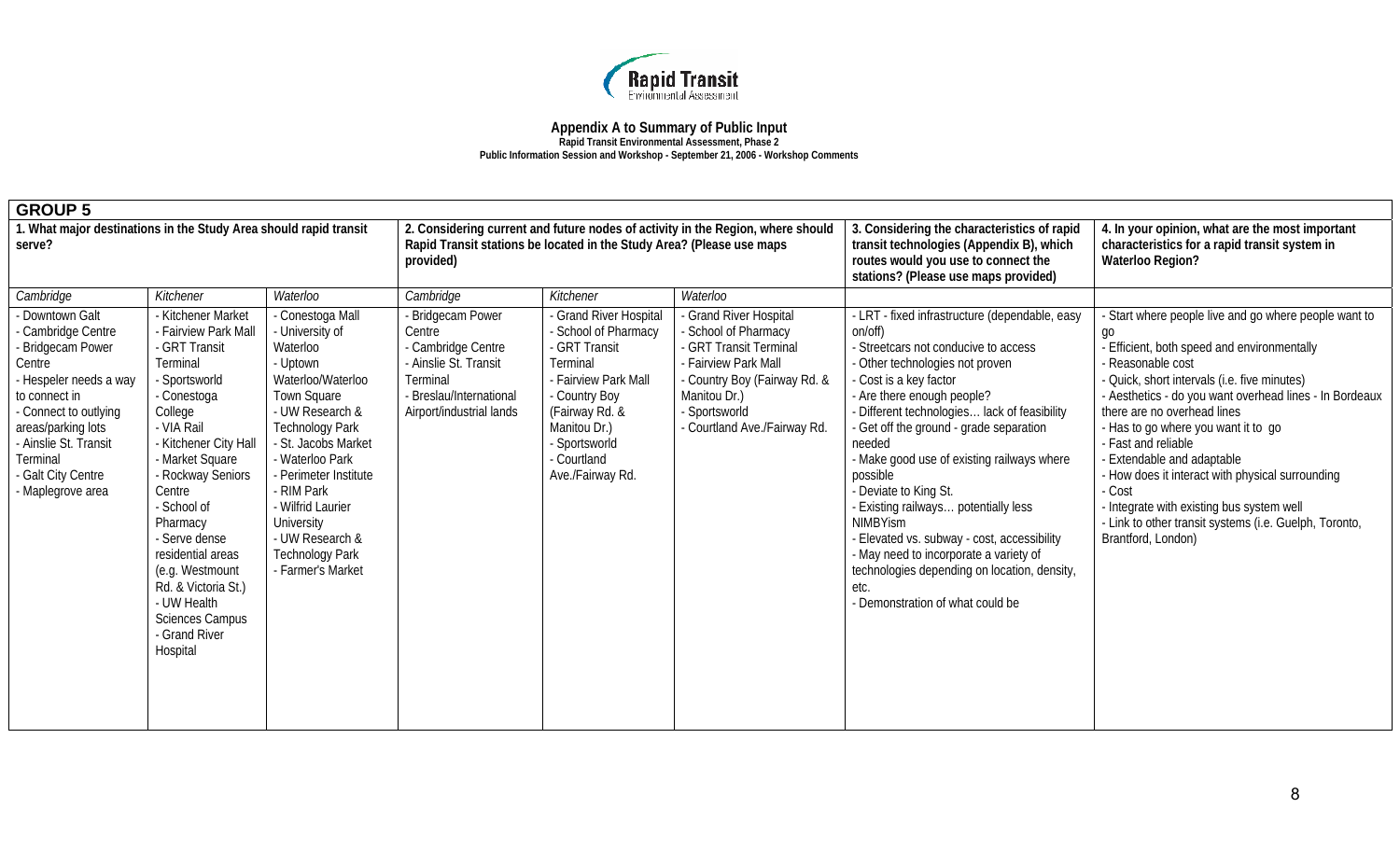

| <b>GROUP 6</b>                                                                                                              |                                                                                                  |                                                                                                                        |                                                                                                                                                                                                                                                                                                                                                                                                    |                                                                                                                                                                                                                                                                                                                                                                                                                                                                                                                                                                                                                |                                                                                                                                                                                                                                                                                                                                          |                                                                                                                                                                                                                                                                                                                                                                                                          |                                                                                                                                                                                                                                                                                                                                                                                                                                                                                                                                                                                                                                                                                                                                                                                                                                                                                                                       |  |
|-----------------------------------------------------------------------------------------------------------------------------|--------------------------------------------------------------------------------------------------|------------------------------------------------------------------------------------------------------------------------|----------------------------------------------------------------------------------------------------------------------------------------------------------------------------------------------------------------------------------------------------------------------------------------------------------------------------------------------------------------------------------------------------|----------------------------------------------------------------------------------------------------------------------------------------------------------------------------------------------------------------------------------------------------------------------------------------------------------------------------------------------------------------------------------------------------------------------------------------------------------------------------------------------------------------------------------------------------------------------------------------------------------------|------------------------------------------------------------------------------------------------------------------------------------------------------------------------------------------------------------------------------------------------------------------------------------------------------------------------------------------|----------------------------------------------------------------------------------------------------------------------------------------------------------------------------------------------------------------------------------------------------------------------------------------------------------------------------------------------------------------------------------------------------------|-----------------------------------------------------------------------------------------------------------------------------------------------------------------------------------------------------------------------------------------------------------------------------------------------------------------------------------------------------------------------------------------------------------------------------------------------------------------------------------------------------------------------------------------------------------------------------------------------------------------------------------------------------------------------------------------------------------------------------------------------------------------------------------------------------------------------------------------------------------------------------------------------------------------------|--|
| 1. What major destinations in the Study Area should rapid<br>transit serve?                                                 |                                                                                                  |                                                                                                                        |                                                                                                                                                                                                                                                                                                                                                                                                    | 2. Considering current and future nodes of activity in the Region, where should<br>Rapid Transit stations be located in the Study Area? (Please use maps provided)                                                                                                                                                                                                                                                                                                                                                                                                                                             |                                                                                                                                                                                                                                                                                                                                          | 3. Considering the characteristics of<br>rapid transit technologies (Appendix B),<br>which routes would you use to connect<br>the stations? (Please use maps<br>provided)                                                                                                                                                                                                                                | 4. In your opinion, what are the most important<br>characteristics for a rapid transit system in Waterloo<br>Region?                                                                                                                                                                                                                                                                                                                                                                                                                                                                                                                                                                                                                                                                                                                                                                                                  |  |
| Cambridge                                                                                                                   | Kitchener                                                                                        | Waterloo                                                                                                               | Cambridge                                                                                                                                                                                                                                                                                                                                                                                          | Kitchener                                                                                                                                                                                                                                                                                                                                                                                                                                                                                                                                                                                                      | Waterloo                                                                                                                                                                                                                                                                                                                                 |                                                                                                                                                                                                                                                                                                                                                                                                          |                                                                                                                                                                                                                                                                                                                                                                                                                                                                                                                                                                                                                                                                                                                                                                                                                                                                                                                       |  |
| N/A                                                                                                                         | - Conestoga College<br>- Sportsworld/ Gateway<br>area<br>- Fischer Hallman Rd. &<br>Highland Rd. | - International Airport<br>- University of<br>Waterloo<br>- Wilfrid Laurier<br>University<br>- St. Jacob's<br>- Elmira | - Bridgecam Power<br>Centre<br>- Cambridge markets<br>(Bechtel St. & Groh Ave.)<br>- Toyota<br>- HWY 401 junction with<br>parking/intercity bus<br>facility (between Fountain<br>St. & King St. area)<br>- Downtown Preston<br>- Preston High School<br>- Cambridge Centre<br>- Cambridge Memorial<br>Hospital<br>- Delta (Water St. N. &<br>Dundas St. N. area)<br>- UW School of<br>Architecture | - King St. & Ottawa St.<br>- Cedar St. to Ottawa St.<br>- Conestoga College<br>- Industrial area along<br>Pioneer Tower Rd.<br>- HWY 401 & HWY 8<br>interchange South of<br>Sportsworld<br>- Maple Grove Rd. industrial<br>area<br>- King St. & River Rd.<br>- Freeport Health Centre<br>- Fairview Park Mall<br>- Expressway junction with<br>parking facility (near<br>Eastwood Collegiate)<br>- Huron Business Park<br>- Kitchener Memorial<br>Auditorium<br>- GRT Transit Terminal<br>- UW Health Sciences<br>Campus<br>- King St. & Victoria St.<br>- Grand River Hospital<br>- Via Rail (future GO Rail) | - International Airport<br>- Farmer's Market<br>- Northfield industrial area &<br>parkway (between Northfield<br>Dr. & Randall Dr.)<br>- Conestoga Mall<br>- UW Research & Technology<br>Park<br>King St. & Columbia St.<br>- Wilfrid Laurier University<br>- University of Waterloo<br>- Uptown Waterloo (Waterloo<br>Town Square area) | - Fixed rail with flexible bus that shifts to<br>different roads<br>- Can't use existing rail ROW (it currently<br>has train traffic)<br>- Own ROW, out of mixed traffic<br>- Should be above or below ground level to<br>limit taking more development space<br>- Technology that creates physical barriers<br>for access<br>- Highest level that we can justify based on<br>population and development | - 24 hour high frequency transit<br>- Parking facilities<br>- Frequency (all dimensions)<br>- Climate controlled stations<br>- Lockers<br>Parking at ends of lines<br>Easy to change modes/routes<br>Quiet (maybe electric)<br>Different technology will only be novelty attraction<br>Rapid (direct route)<br>- Shortest possible travel time from Waterloo to<br>Cambridge (35 to 40 minutes)<br>- Speed not much more than driving time<br>Must be a consistent schedule<br>Limited number of stops to ensure fast speed<br>- Use feeder routes to limit number of stops<br>- Clean and environmentally friendly<br>- Modern, progressive image<br>- Attractive<br>Efficient (moves people, land use)<br>Aerobus (quiet, above ground, least intrusive, fast)<br>- Uses electricity as power source<br>Attract people to live/work in the corridor<br>- Quiet<br>If at-grade, ensure no underground infrastructure |  |
| General:<br>- iXpress stops<br>- Possibly industrial areas<br>- Sports/entertainment areas<br>- High schools<br>- Hospitals |                                                                                                  | General:<br>- Future development areas                                                                                 |                                                                                                                                                                                                                                                                                                                                                                                                    |                                                                                                                                                                                                                                                                                                                                                                                                                                                                                                                                                                                                                |                                                                                                                                                                                                                                                                                                                                          | If above-grade, ensure stations are at-grade<br>If above-grade, concern about privacy<br>- Year-round operation<br>- Technology choice based on population<br>9                                                                                                                                                                                                                                          |                                                                                                                                                                                                                                                                                                                                                                                                                                                                                                                                                                                                                                                                                                                                                                                                                                                                                                                       |  |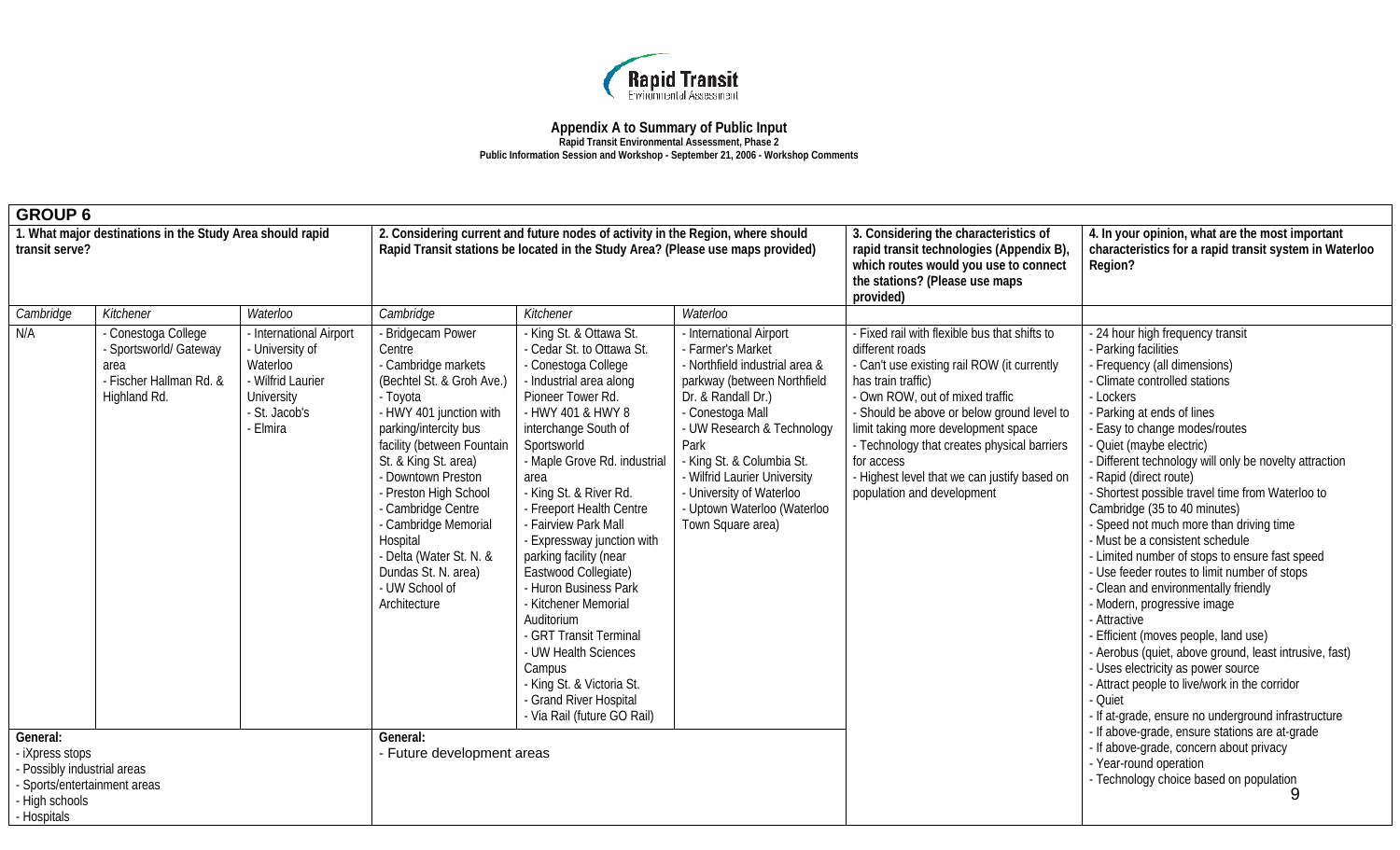

| <b>GROUP 7</b>                                                                                                                                                        |                                                                                                                                              |                                                                                                                                    |                                                                                                                                                                                                                                 |                                                                                                                                                                                                                                                             |                                                                                                                                                                             |                                                                                                                                                                                                                                                                                                                                                        |                                                                                                                                                                                                                                                                                                                                                                                                                                                                                                                                                                                                                    |  |
|-----------------------------------------------------------------------------------------------------------------------------------------------------------------------|----------------------------------------------------------------------------------------------------------------------------------------------|------------------------------------------------------------------------------------------------------------------------------------|---------------------------------------------------------------------------------------------------------------------------------------------------------------------------------------------------------------------------------|-------------------------------------------------------------------------------------------------------------------------------------------------------------------------------------------------------------------------------------------------------------|-----------------------------------------------------------------------------------------------------------------------------------------------------------------------------|--------------------------------------------------------------------------------------------------------------------------------------------------------------------------------------------------------------------------------------------------------------------------------------------------------------------------------------------------------|--------------------------------------------------------------------------------------------------------------------------------------------------------------------------------------------------------------------------------------------------------------------------------------------------------------------------------------------------------------------------------------------------------------------------------------------------------------------------------------------------------------------------------------------------------------------------------------------------------------------|--|
| 1. What major destinations in the Study Area should rapid<br>transit serve?                                                                                           |                                                                                                                                              |                                                                                                                                    |                                                                                                                                                                                                                                 | 2. Considering current and future nodes of activity in the Region, where should<br>Rapid Transit stations be located in the Study Area? (Please use maps provided)                                                                                          |                                                                                                                                                                             | 3. Considering the characteristics of<br>rapid transit technologies (Appendix B),<br>which routes would you use to connect<br>the stations? (Please use maps<br>provided)                                                                                                                                                                              | 4. In your opinion, what are the most important<br>characteristics for a rapid transit system in Waterloo<br>Region?                                                                                                                                                                                                                                                                                                                                                                                                                                                                                               |  |
| Cambridge                                                                                                                                                             | Kitchener                                                                                                                                    | Waterloo                                                                                                                           | Cambridge                                                                                                                                                                                                                       | Kitchener                                                                                                                                                                                                                                                   | Waterloo                                                                                                                                                                    |                                                                                                                                                                                                                                                                                                                                                        |                                                                                                                                                                                                                                                                                                                                                                                                                                                                                                                                                                                                                    |  |
| - Hespeler<br>Rd.<br>- Toyota and<br>National<br>Grocers<br>- Riverside<br>Park<br>- Kinsmen<br>Park<br>- Commuter<br>car pool                                        | - Rockway Seniors<br>Centre<br>- Centre in the Square<br>- Octoberfest<br>Bingemans<br>- Fairview Park Mall<br>Costco<br>- Conestoga College | Conestoga Mall<br>RIM Park<br>- Farmer's Market<br>- Wilfrid Laurier<br>University<br>- University of<br>Waterloo<br>- St. Jacob's | Maple Grove Dr. &<br>Cherry Blossom Rd.<br>- Toyota<br>- Speedsville & HWY 401<br>- Bridgecam Power<br>Centre<br>- Hespeler Rd.<br>Cambridge Centre<br>Ainslie St. Transit<br>Terminal<br>- Car pool at HWY 401<br>(near Blair) | - Grand River Hospital<br>- UW Health Sciences<br>Campus<br>- GRT Transit Terminal<br>- Kitchener Market<br>- Stirling Ave. & King St.<br>- Rockway Seniors Centre<br>- Rockway Golf Course<br>- Fairview Park Mall<br>- Sportsworld<br>- Conestoga College | - Farmer's Market<br>- Conestoga Mall<br>- Chapters (corner of King St.<br>& Weber St.)<br>- Wilfrid Laurier University<br>- University of Waterloo<br>Waterloo Town Square | - Weber St.<br>- Potential u-shape to connect<br>- Something that is essentially straight<br>- Route will be impacted according to where<br>growth occurs<br>- Route can deviate; it doesn't have to<br>follow a street pattern<br>- Need cross-connections<br>- King St. (close King St. off from regular<br>car traffic)<br>- Current infrastructure | Ability to entertain growth to the East or West<br>- What becomes of existing bus systems?<br>- Grip pattern for buses (e.g. Toronto)<br>Figure out a way to bring buses to the central route<br>Service main locations with separate transit to get to<br>other specific locations<br>- Feeder lines to major shopping centres and high schools<br>- Fear of too high of a density along the central route<br>- There have to be controls to manage densities along the<br>central route<br>- Convenience<br>- Something for future connection to Mississauga/HWY<br>- Reliability (more dependable and frequent) |  |
| General:<br>- Community centres<br>- Seniors centres<br>- Adult learning centres<br>Central shopping cores (downtowns)<br><b>Hospitals</b><br>- Weber St.<br>King St. |                                                                                                                                              |                                                                                                                                    | General:<br>- No buses to where people work<br>GO Train connection<br>Mohawk/GO Train connection<br>Connection to London                                                                                                        |                                                                                                                                                                                                                                                             |                                                                                                                                                                             |                                                                                                                                                                                                                                                                                                                                                        | - Look at land use very carefully<br>Frequent parking lots in community<br>- Need a lot of people to live in the corridor<br>- Multiple types of rapid transit; not necessarily one<br>consistent system<br>- Fast (has to be just as quick as riding in a private car)<br>- Dependable<br>Cheap fares<br>Simple to understand (direct routes)<br>- Good connections<br>- Timing of connections<br>- Not having to go to central location to get service<br>- Noise<br>- Use of already existing buses with new system/routes<br>- Public polling                                                                  |  |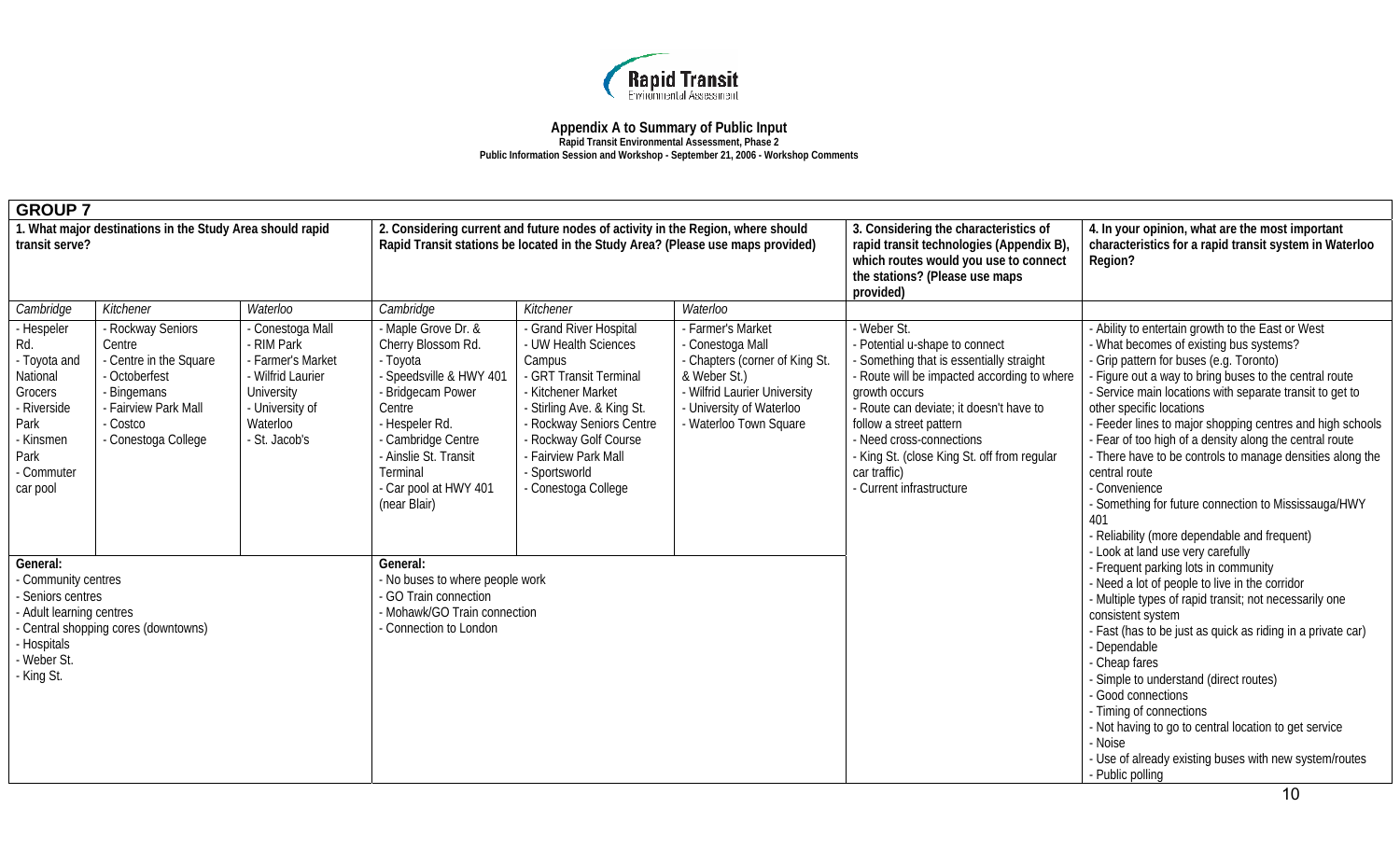

| <b>GROUP 8</b>                                                              |                                                                                                                                                                                                                                              |                                                                                                               |                                                                                                                                                                                                                                                                                                    |                                                                                                                                                                                                                                                                                     |                                                                                                                                                                                                                                                                                     |                                                                                                                                                                                                                                                                                                                                                                                                                                                                                                                                                                                                                                                                                                                              |                                                                                                                                                                                                                                                                                                                                                               |  |
|-----------------------------------------------------------------------------|----------------------------------------------------------------------------------------------------------------------------------------------------------------------------------------------------------------------------------------------|---------------------------------------------------------------------------------------------------------------|----------------------------------------------------------------------------------------------------------------------------------------------------------------------------------------------------------------------------------------------------------------------------------------------------|-------------------------------------------------------------------------------------------------------------------------------------------------------------------------------------------------------------------------------------------------------------------------------------|-------------------------------------------------------------------------------------------------------------------------------------------------------------------------------------------------------------------------------------------------------------------------------------|------------------------------------------------------------------------------------------------------------------------------------------------------------------------------------------------------------------------------------------------------------------------------------------------------------------------------------------------------------------------------------------------------------------------------------------------------------------------------------------------------------------------------------------------------------------------------------------------------------------------------------------------------------------------------------------------------------------------------|---------------------------------------------------------------------------------------------------------------------------------------------------------------------------------------------------------------------------------------------------------------------------------------------------------------------------------------------------------------|--|
| 1. What major destinations in the Study Area should rapid transit<br>serve? |                                                                                                                                                                                                                                              |                                                                                                               | (Please use maps provided)                                                                                                                                                                                                                                                                         | 2. Considering current and future nodes of activity in the Region,<br>where should Rapid Transit stations be located in the Study Area?                                                                                                                                             |                                                                                                                                                                                                                                                                                     | 3. Considering the characteristics of rapid transit<br>technologies (Appendix B), which routes would you<br>use to connect the stations? (Please use maps<br>provided)                                                                                                                                                                                                                                                                                                                                                                                                                                                                                                                                                       | 4. In your opinion, what are the most important<br>characteristics for a rapid transit system in<br>Waterloo Region?                                                                                                                                                                                                                                          |  |
| Cambridge                                                                   | Kitchener                                                                                                                                                                                                                                    | Waterloo                                                                                                      | Cambridge                                                                                                                                                                                                                                                                                          | Kitchener                                                                                                                                                                                                                                                                           | Waterloo                                                                                                                                                                                                                                                                            |                                                                                                                                                                                                                                                                                                                                                                                                                                                                                                                                                                                                                                                                                                                              |                                                                                                                                                                                                                                                                                                                                                               |  |
| N/A                                                                         | Freeport Health Centre<br><b>Schneider Haus</b><br>Kitchener Auditorium<br>Victoria Park<br>New "Y" future location<br>Kitchener Market<br>Downtown Kitchener<br>- KPL (current/future)<br>- Centre in the Square<br>Bingemans<br>- Via Rail | - Waterloo Memorial<br><b>Recreation Complex</b><br>- Waterloo Public<br>Library (new location)<br>- RIM Park | - Toyota<br>- Downtown Preston<br>- Bridgecam Power<br>Centre<br>- Townline Rd. park<br>& ride (at Homer<br>Watson Blvd.?)<br>- Cambridge Centre<br>- Cambridge<br>Memorial Hospital<br>- Ainslie St. Transit<br>Terminal<br>- Downtown Galt<br>(UW School of<br>Architecture,<br>Southworks Mall) | - Grand River Hospital<br>(King St. & Green St.)<br>- Conestoga College<br>- Sportsworld<br>Fairview Park Mall<br><b>Eastwood Collegiate</b><br>- King St. & Ottawa St.<br>King St. & Queen St.<br>- St. Mary's Hospital<br>- Via Rail on Victoria<br>St.<br>- GRT Transit Terminal | - St. Jacob's Market<br>- Farmer's Market<br>- Conestoga Mall<br>- Manulife at HWY 85<br>- UW Research &<br><b>Technology Park</b><br>- University of Waterloo<br>- Wilfrid Laurier<br>University<br>- Uptown<br>Waterloo/Waterloo Town<br>Square (where King St.<br>meets railway) | - On ground for most<br>Elevated in Uptown Waterloo OR among streetscape<br>- Technology should reflect "Smart City"<br>Should "impress me" leave an impression<br>Use new technology not old<br>- Quiet, efficient, address weather issues<br>- Part of streetscape<br>- Incorporate into buildings<br>Station is part of the activity - build into it<br>- RT North-South with East-West connections<br>- Follow existing King St. Corridor<br>- At stations, redesign local bus routes to feed<br>- Think of where people live and will live in the future<br>- Main core - with good social feeling<br>- Got to be one system - just environment changes<br>- Go big, think big - put infrastructure in place for future | Convenient<br>- Time efficient - good connections to local<br>East to access for intercity<br>Parking around station<br>- Something to talk about<br>- Do it right<br>- Intensify cores<br>- Reduce road building/ close roads, slow down<br>- Quiet<br>- Closed to all cars, take cars built after 59 off the road<br>- Affordable<br>- Market it<br>- Clean |  |
|                                                                             |                                                                                                                                                                                                                                              |                                                                                                               | General:<br>- Avoid environmentally sensitive areas<br>- Major employers<br>- Major educational areas<br>- Major cultural areas<br>- Future GO station                                                                                                                                             | - Events, movie theatres, libraries, recreation, parks                                                                                                                                                                                                                              |                                                                                                                                                                                                                                                                                     |                                                                                                                                                                                                                                                                                                                                                                                                                                                                                                                                                                                                                                                                                                                              | 11                                                                                                                                                                                                                                                                                                                                                            |  |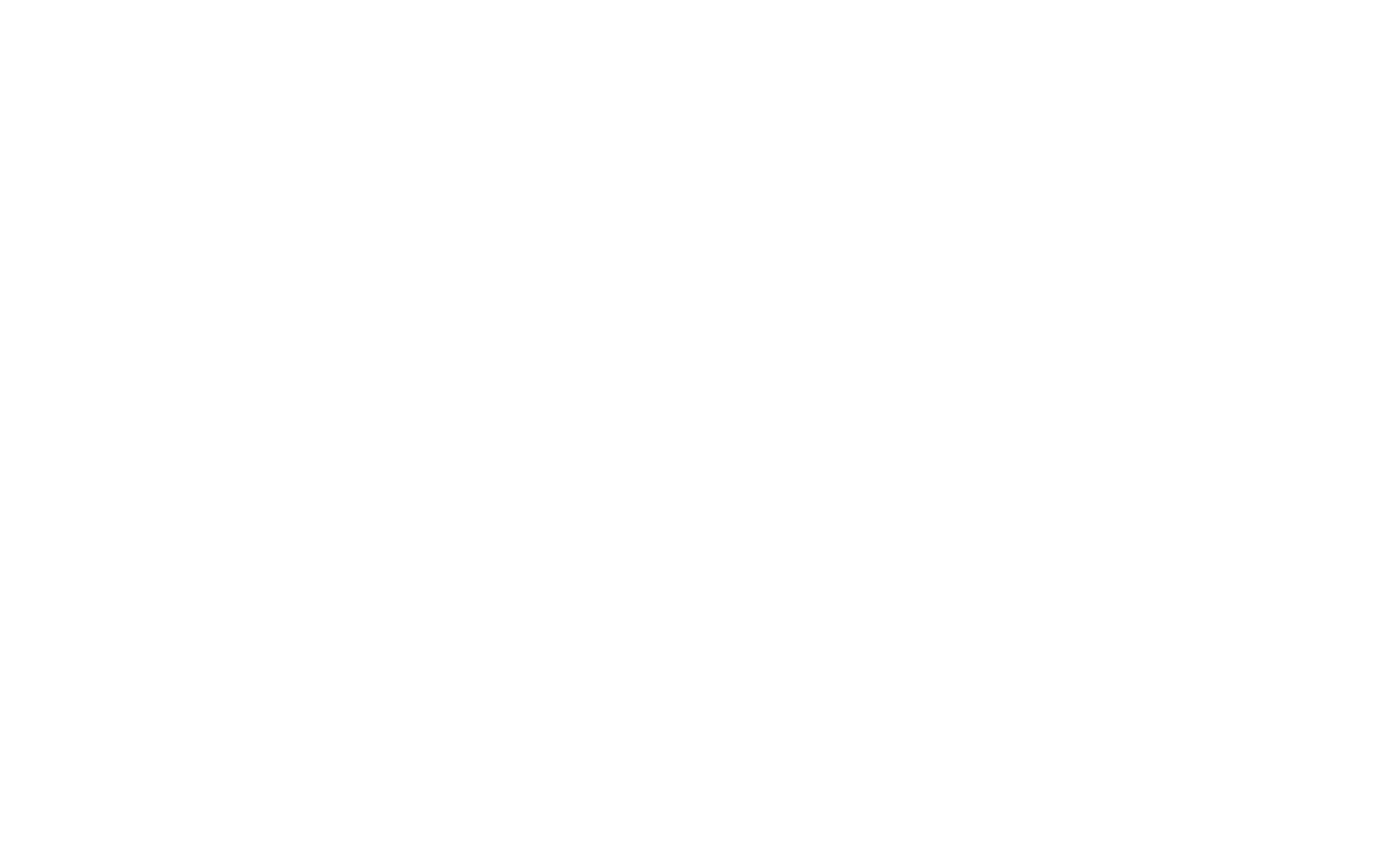Sources: Rapid Transit EA Study Area: Region of Waterloo, Planning Information & Research, 2005 Municipal Boundaries: Region of Waterloo, Planning Information & Research, 2005

## **Appendix C to Summary of Public Input from Sept. 21 Workshop Rapid Transit Environmental Assessment Study Area - Suggested Stations & Destinations**